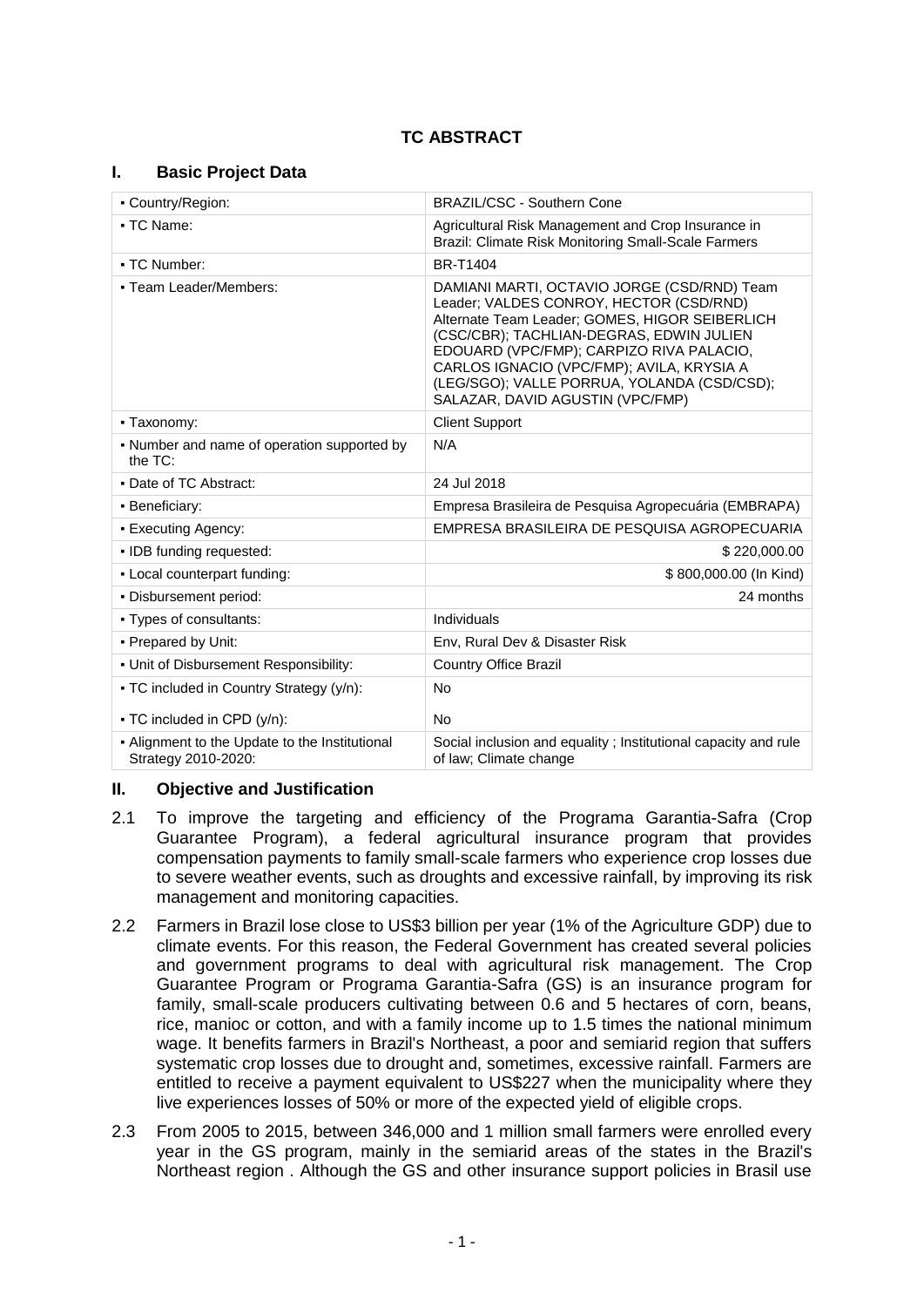agricultural zoning rules based on a methodology designed by the Brazilian Agricultural Research Corporation (EMBRAPA), the GS program expenditures are too high (between US\$27 million and US\$368 million per year), they often benefit areas of low agro-climatic risks, and the proportion of farmers that receive payments out of the total enrolled is too high (an average of 72%). This is due to the program's limited capacity to manage and monitor risks—more specifically, to quantify and map agroclimatic risks, as well as to identify the areas where crop losses occur. Many areas served by the GS present low agroclimatic risk and should not present high frequencies of loss. Therefore, a system to monitor agro-climatic losses would help to highlight possible discrepancies, improving the targeting and increasing the efficiency of the GS program.

2.4 The TC is consistent with the Update of the Institutional Strategy 2010-2010 -UIS (AB-3008) and is expected to contribute with the Corporate Results Framework 2016-2019 - CRF (GN-2727-6) through the development challenges of: Productivity and Innovation; Climate Change and Environmental Sustainability, and Institutions. The operation is also aligned with the Country Strategy with Brazil 2016-2018 (GN-2850), in the area of dialogue with the Government of Brazil about agricultural policies and sustainable development policies. This is particularly relevant in the context of the national elections that will take place in October/November of 2018 and new authorities that will take over in January 2019.

# **III. Description of Activities and Outputs**

- 3.1 The operation will consist of the following components:
- 3.2 **Component I. Development of climate database and indexes**, which will generate climatic indexes and evaluate their correlation with crop growth at the municipal level. The following activities will be financed: (i) organization and expansion of historical meteorological database covering all Brazil; (ii) organization of database containing previous crop failure events covered by GS; and (iii) selection and evaluation of agrometeorological and remote-sensing indexes related to crop yield and crop failure events. These activities will result in the following outputs: (i) an expanded meteorological database covering all Brazil; (ii) a database of past crop failures covered by the GS program; (iii) an evaluation of agro-meteorological and remote sensing indexes; and (iv) a set of climate indexes developed for crops and regions in the area covered by the GS program.
- 3.3 **Component II. Evaluation of climate risks and actuarial analysis for the Harvest Guarantee Program**, which will define the thresholds in the climate indexes above which there are crop losses, analyze the pricing methodology of the GS Program, and generate recommendations to improve the program. On that basis, an actuarial model will be built to estimate maximum losses for different levels of threshold exceedance. The following activities will be financed: (i) evaluation of the agro-meteorological risk for crops and regions covered by GS; (ii) actuarial analysis; and (iii) evaluation of agrometeorological risks considering alternative agricultural practices. These activities will result in the following outputs: (i) an actuarial model to estimate probable maximum loss for different exceedance levels; (ii) recommendations for improving GS financial coverage; (iii) risk evaluation of alternative agricultural practices; (iv) a detailed user manual for the developed actuarial model; and (v) a training workshop for managers of the GS program. In turn, these products will improve GS's risk management capacity.
- 3.4 **Component III. Monitoring system**, which will develop a publicly accessible monitoring system to evaluate agro-climatic conditions during the growing season for crops and regions covered by GS. The following activities will be financed: (i) establishment of scientific workflow routines for continuous evaluation of agro-meteorological and remote sensing indexes; and (ii) development of the climate risk monitoring web portal. These outputs produced will be an agro-climatic monitoring web portal which, in turn, will result in an improved risk monitoring capacity by GS.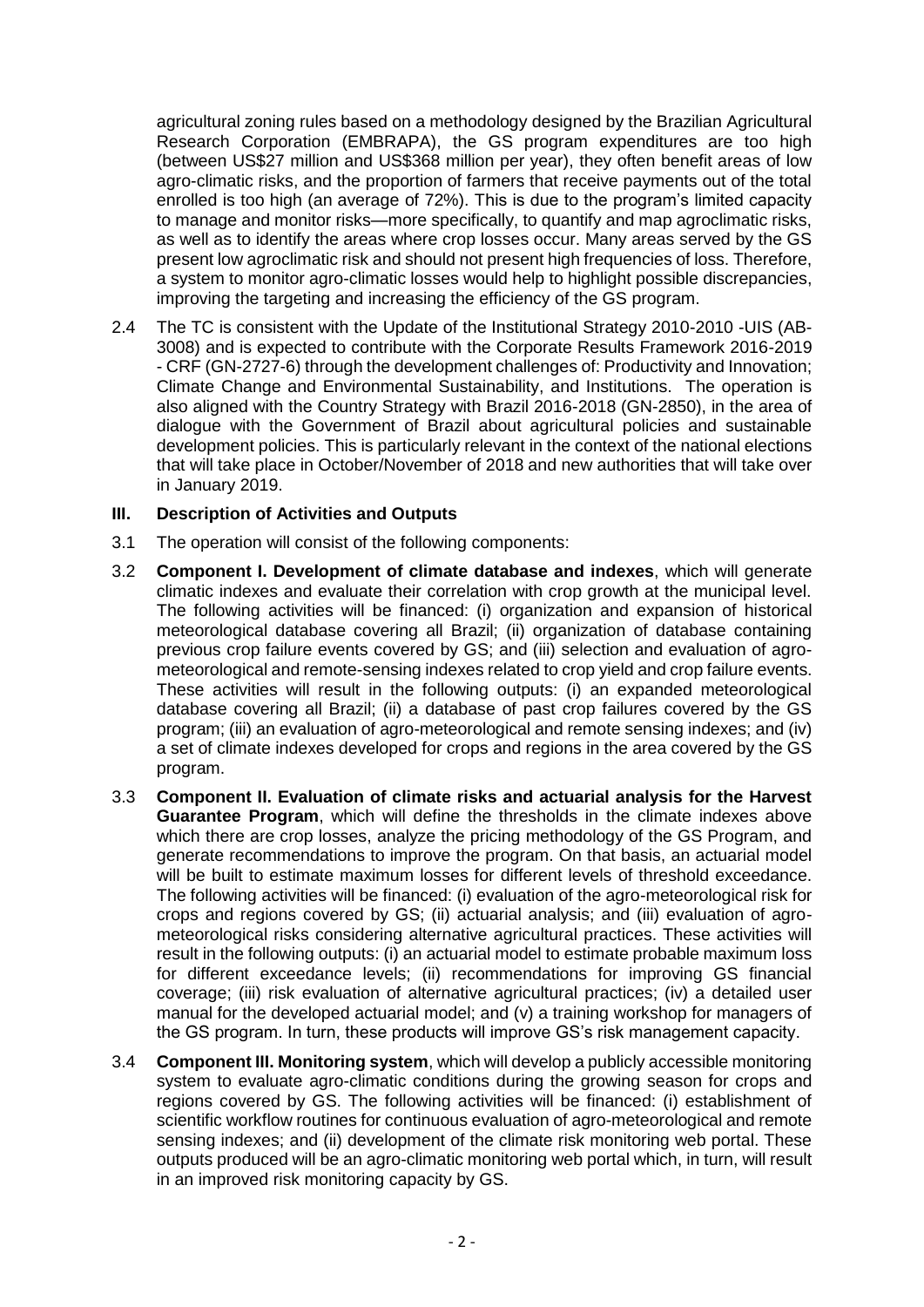3.8 **Component IV: Coordination, monitoring and evaluation, and auditing.**  Coordination, monitoring and evaluation, reporting and auditing

# **IV. Budget**

| <b>Activity/Component</b>                                                                  | <b>IDB/Fund Funding</b> | <b>Counterpart Funding</b> | <b>Total Funding</b> |
|--------------------------------------------------------------------------------------------|-------------------------|----------------------------|----------------------|
| Development of climate<br>database and indexes                                             | \$50,000.00             | \$360,000.00               | \$410,000.00         |
| Evaluation of climate<br>risks and actuarial<br>analysis for the Garantia<br>Safra Program | \$62,000.00             | \$270,000.00               | \$332,000.00         |
| Monitoring system                                                                          | \$83,000.00             | \$163,000.00               | \$246,000.00         |
| Coordination, monitoring<br>and evaluation, and<br>auditing                                | \$25,000.00             | \$7,000.00                 | \$32,000.00          |

#### **Indicative Budget**

### **V. Executing Agency and Execution Structure**

- 5.1 The executing agency will be the Brazilian Agricultural Research Corporation (EMBRAPA), through its Research and Development Support Foundation (Fundação de Apoio à Pesquisa e Desenvolvimento - FAPED). Technical activities will be the responsibility of EMBRAPA under the leadership of its Agriculture Informatics Center (CNPTIA) located in Campinas (São Paulo), with support from other EMBRAPA units located in Brazil's Northeast. FAPED will be responsible for the management of funds, procurement of goods and services, and monitoring and evaluation activities. The Special Secretariat of Family Agriculture and Agrarian Development (SEAD) of the Federal Government, which is responsible for the Garantia-Safra program, will provide information regarding small-scale agriculture production in Brazil, crop losses and failure events as well as data about the Garantia-Safra program. In addition, managers of the program are expected to participate in project meetings and workshops, help design the most applicable monitoring tools to their operational procedures, and adopt them in their management practices.
- 5.2 EMBRAPA is a state-owned research corporation affiliated with the Ministry of Agriculture of Brazil's Federal Government that has played a key role in the development of Brazil's agricultural sector by generating technologies that increased productivity and in solved production constraints. It is also a world reference in tropical agriculture, nternationally recognized as a leading research agency for tropical agriculture, with partnerships with some of the most prominent institutions and research networks in the world. EMBRAPA has been a historical partner of the Bank, having implemented four projects financed by IDB loans for a total of US\$249.4 million: (i) the Agricultural Technology Research and Extension Project (BR-0063), approved on 18 November 1976 (US\$66.4 million); (ii) the Agricultural and Livestock Research Program (BR-0225), approved on 6 December 1984 (US\$70 million); (iii) the Agricultural Modernization Program – Promoagro (BR-0062), approved on 15 January 1992 (US\$80 million); and (iv) the Technological Innovation and New Management Approaches in Agricultural Research – Agrofuturo (BR-L1001), approved on 1 December 2004 (US\$33 million).
- 5.3 FAPED is one of EMBRAPA's foundations specialized in the management of funds, procurement of goods and services, and monitoring and evaluation activities that are financed by national and international partners.

### **VI. Project Risks and Issues**